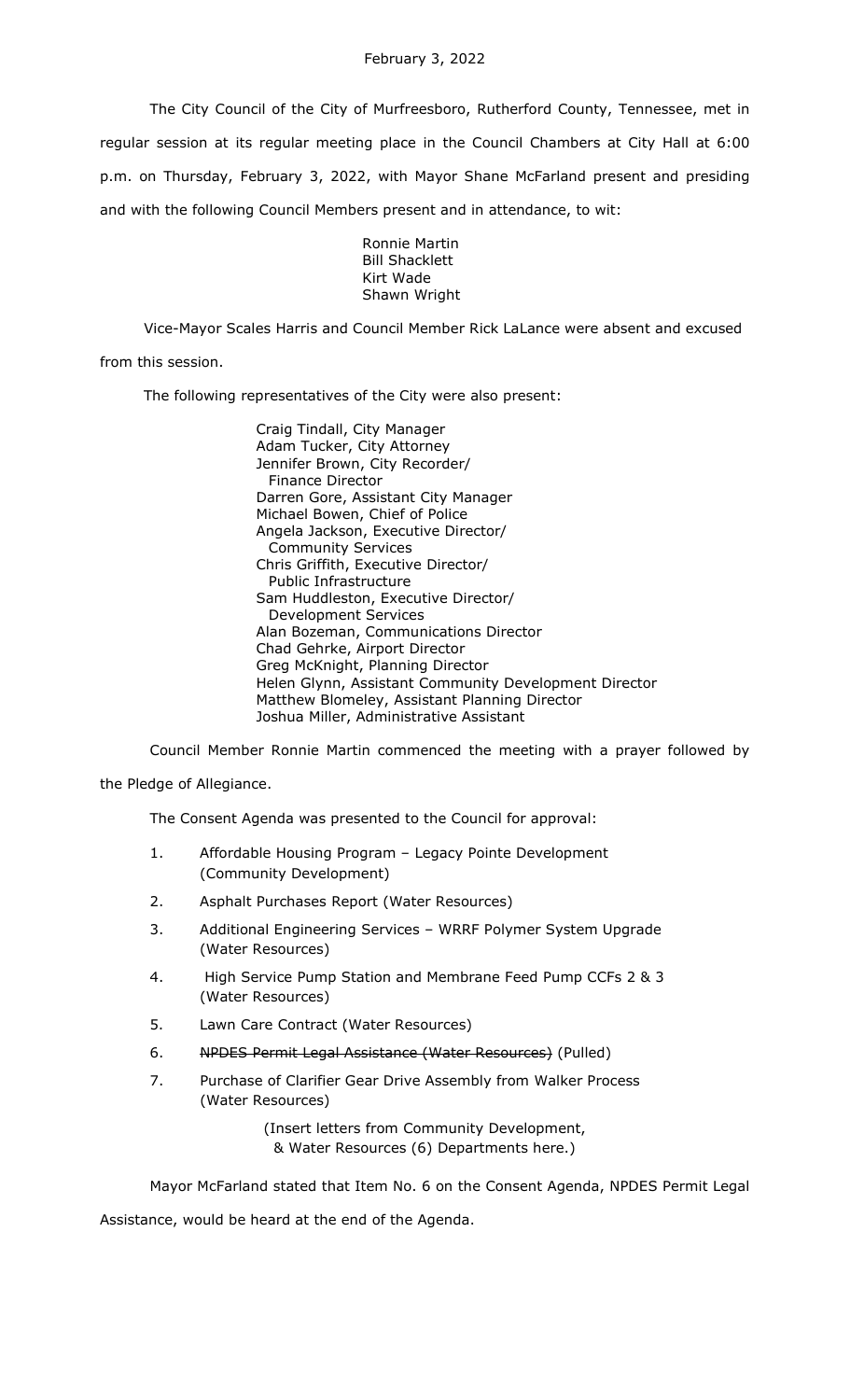Mr. Wright made a motion to approve the Consent Agenda, with the exception of Item No. 6. Mr. Wade seconded the motion and all members of the Council present voted "Aye".

The following letter from the City Recorder/Finance Director was presented to the Council:

> (Insert letter dated February 3, 2022 here with regards to approval of Minutes of City Council Meetings.)

Mr. Wade made a motion to approve the minutes as written and presented for the regular meeting held on January 12, 2022. Mr. Martin seconded the motion and all members of the Council present voted "Aye".

The following letter from the Assistant Planning Director was presented to the Council:

(Insert letter dated February 3, 2022 here with regards to zoning of approximately 3.3 acres located along Joe B. Jackson Parkway and Elam Road.)

An ordinance, entitled "ORDINANCE 21-OZ-47 amending the Zoning Ordinance and the Zoning Map of the City of Murfreesboro, Tennessee, as heretofore amended and as now in force and effect to zone approximately 3.3 acres located along Joe B. Jackson Parkway and Elam Road as General Industrial (G-I) District simultaneous with annexation; Kimley-Horn, applicant [2021-426]," which passed first reading on January 27, 2022, was read to the Council and offered for passage on second and final reading, upon motion made by Mr. Martin, seconded by Mr. Wade. Upon roll call said ordinance was passed on second and final reading by the following vote:

> Aye: Ronnie Martin Bill Shacklett Kirt Wade Shawn Wright Shane McFarland

Nay: None

(Insert ORDINANCE 21-OZ-47 here.)

The following letter from the Assistant Planning Director was presented to the Council:

> (Insert letter dated February 3, 2022 here with regards to zoning of approximately 6.7 acres located along New Salem Highway.)

An ordinance, entitled "ORDINANCE 21-OZ-48 amending the Zoning Ordinance and the Zoning Map of the City of Murfreesboro, Tennessee, as heretofore amended and as now in force and effect to zone approximately 1.7 acres located along New Salem Highway as Commercial Fringe (CF) District simultaneous with annexation, to rezone approximately 2.8 acres from Office General (OG) District and Commercial Fringe (CF) District to Planned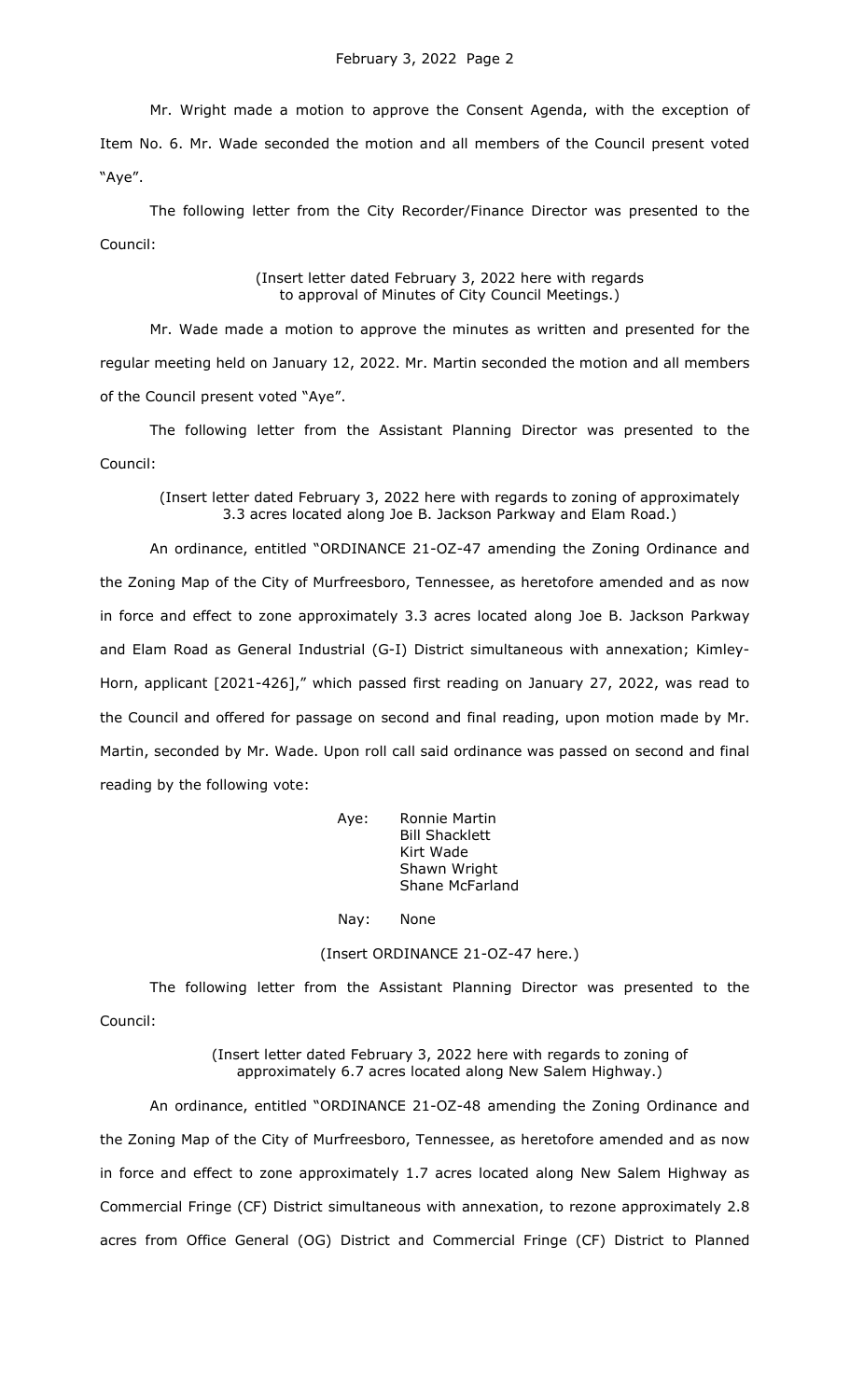Commercial Development (PCD) District (The Ognios at Foxcroft PCD) and to rezone approximately 2.2 acres from Office General (OG) District to Commercial Fringe (CF) District; Melissa Ognio Barnett, applicant [2021-430]," which passed first reading on January 27, 2022, was read to the Council and offered for passage on second and final reading, upon motion made by Mr. Wade, seconded by Mr. Wright. Upon roll call said ordinance was passed on second and final reading by the following vote:

> Aye: Ronnie Martin Bill Shacklett Kirt Wade Shawn Wright Shane McFarland

Nay: None

## (Insert ORDINANCE 21-OZ-48 here.)

The following letter from the Assistant Planning Director was presented to the Council:

# (Insert letter dated February 3, 2022 here with regards to amending the Westlawn PUD zoning on approximately 23.3 acres located along Veterans Parkway and Blackman Road.)

An ordinance, entitled "ORDINANCE 21-OZ-44 amending the Zoning Ordinance and the Zoning Map of the City of Murfreesboro, Tennessee, as heretofore amended and as now in force and effect, to amend the conditions applicable to approximately 23.3 acres in the Planned Unit Development (PUD) District (Westlawn PUD) located along Veterans Parkway and Blackman Road as indicated on the attached map, Oscar Properties, LLC, applicant(s) [2021-432]," which passed first reading on January 27, 2022, was read to the Council and offered for passage on second and final reading, upon motion made by Mr. Wright, seconded by Mr. Wade. Upon roll call said ordinance was passed on second and final reading by the following vote:

> Aye: Ronnie Martin Bill Shacklett Kirt Wade Shawn Wright Shane McFarland

## Nay: None

## (Insert ORDINANCE 21-OZ-44 here.)

The following letter from the Assistant Planning Director was presented to the Council:

> (Insert letter dated February 3, 2022 here with regards to rezoning of approximately 0.53 acres located along the north side of Bridge Avenue west of Kings Highway.)

An ordinance, entitled "ORDINANCE 21-OZ-45 amending the Zoning Ordinance and the Zoning Map of the City of Murfreesboro, Tennessee, as heretofore amended and as now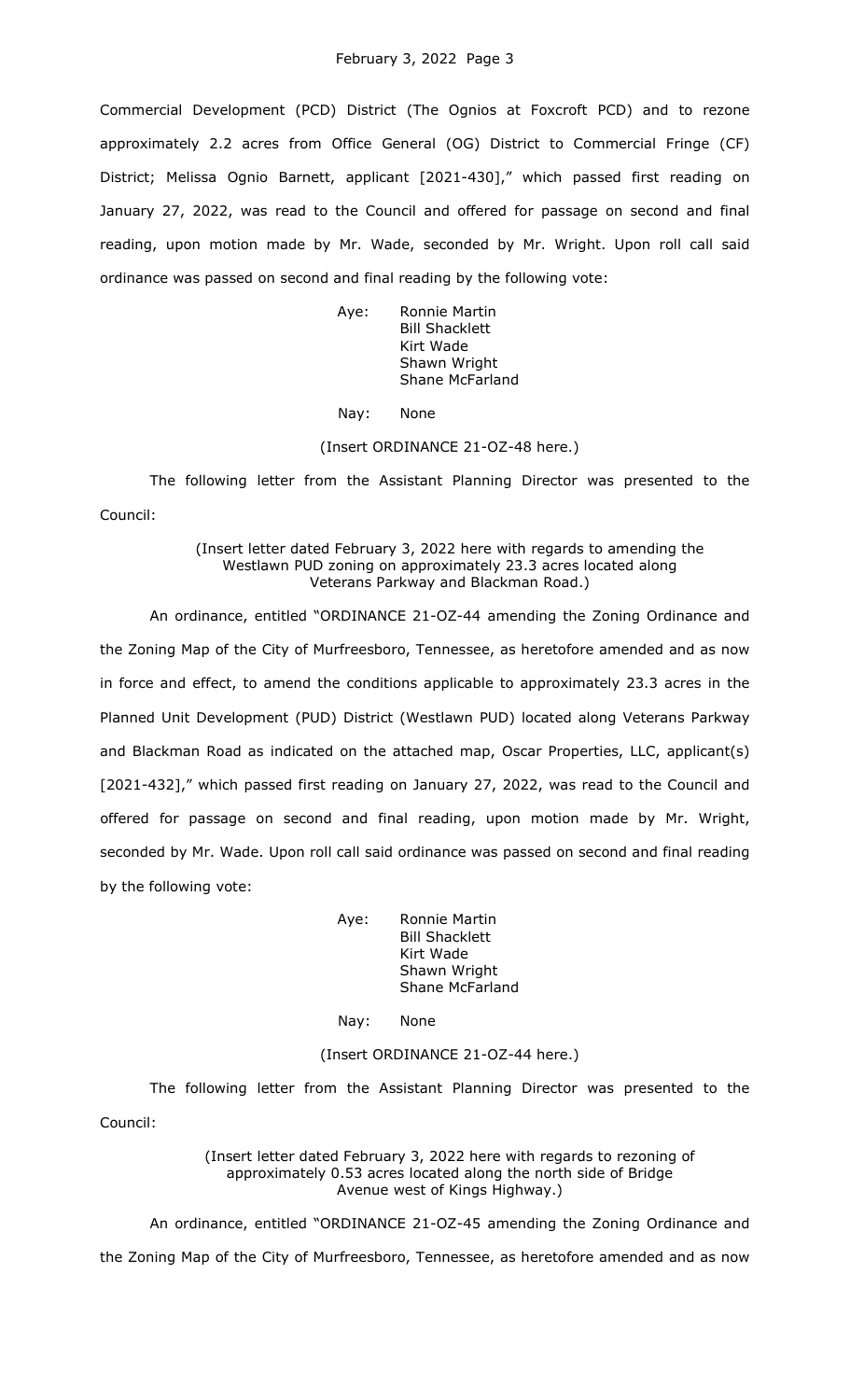in force and effect, to rezone approximately 0.53 acres located along Bridge Avenue and Kings Highway from Single-Family Residential Eight (RS-8) District to Single-Family Residential Six (RS-6) District (including a portion of right-of-way to be zoned RS-6 upon abandonment); John Troutt, applicant [2021-428]," which passed first reading on January 27, 2022, was read to the Council and offered for passage on second and final reading, upon motion made by Mr. Martin, seconded by Mr. Wright. Upon roll call said ordinance was passed on second and final reading by the following vote:

> Aye: Ronnie Martin Bill Shacklett Kirt Wade Shawn Wright Shane McFarland

Nay: None

(Insert ORDINANCE 21-OZ-45 here.)

The following letter from the Communications Director was presented to the Council:

(Insert letter dated February 3, 2022 here with regards to United Telephone Company Cable TV Franchise Fees.)

The following RESOLUTION 22-R-04 was read to the Council and offered for adoption upon motion made by Mr. Shacklett, seconded by Mr. Wade. Upon roll call said resolution was adopted by the following vote:

> Aye: Ronnie Martin Bill Shacklett Kirt Wade Shawn Wright Shane McFarland

Nay: None

(Insert RESOLUTION 22-R-04 here regarding Tennessee Code Annotated 7-59-301 et seq., the Competitive Cable and Video Services Act, as it relates to franchise fees.)

The following letter from the Assistant Planning Director was presented to the Council:

(Insert letter dated February 3, 2022 here with regards to holding a public hearing to consider Plan of Services, annexation and zoning of approximately 19 acres located along Florence Road [2021-512 & 2021-423].)

Mayor McFarland announced that the next item on the agenda is to conduct a public hearing, pursuant to RESOLUTION 21-R-PH-41.1 adopted by the City Council on January 12, 2022, to consider (1) adoption of a Plan of Services for and annexation of approximately 19 acres located along Florence Road and (2) zoning of approximately 16.7 acres to be zoned Single-Family Residential Six (RS-6) District and approximately 2.1 acres to be zoned Commercial Fringe (CF) District, located along Florence Road; which have been proposed to be annexed to the City of Murfreesboro, Tennessee, Sharon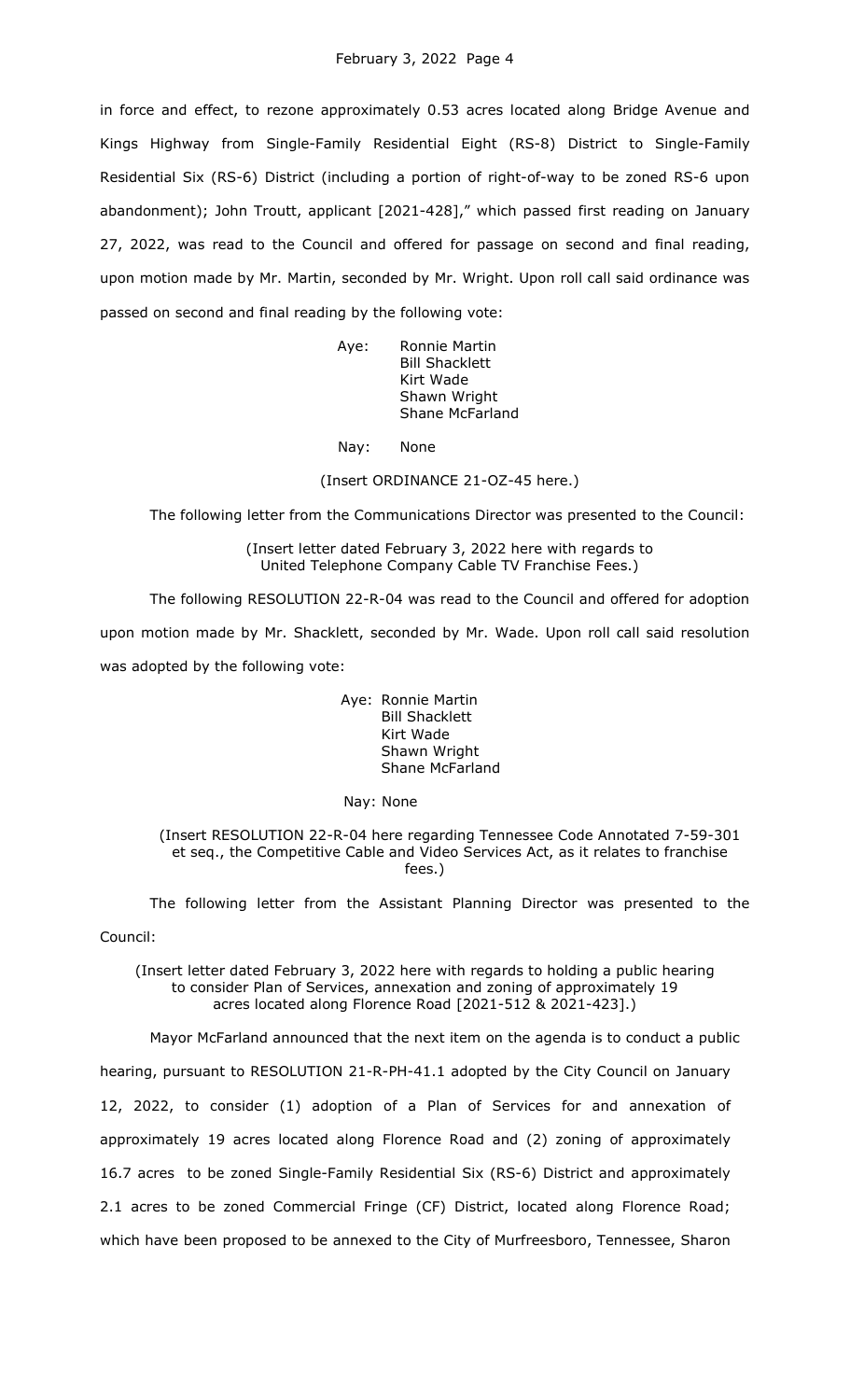Arnette, Cynthia Williams, Deborah Cohen and Alcorn Properties, Inc., applicants [2021- 512 & 2021-423]. Notice of said public hearing was published in the January 18, 2022 edition of a local newspaper as follows:

(Insert notice here.)

Mayor McFarland declared the public hearing open and invited those present who wished to speak for or against the Plan of Services and annexation for approximately 19 acres located along Florence Road, step forward to the podium.

There was no one present who wished to speak for or against the Plan of Services and annexation and, after ample time had been given, Mayor McFarland declared the public hearing closed.

The following RESOLUTION 21-R-PS-41 was read to the Council and offered for adoption upon motion made by Mr. Wade, seconded by Mr. Wright. Upon roll call said resolution was adopted by the following vote:

> Aye: Bill Shacklett Kirt Wade Shawn Wright Shane McFarland

Nay: None

Abstain: Ronnie Martin

(Insert RESOLUTION 21-R-PS-41 to adopt a Plan of Services for approximately 19 acres located along Florence Road, Sharon Arnette, Cynthia Williams, and Deborah Cohen, applicants [2021-512].)

The following RESOLUTION 21-R-A-41 was read to the Council and offered for adoption upon motion made by Mr. Wright, seconded by Mr. Wade. Upon roll call said resolution was adopted by the following vote:

> Aye: Bill Shacklett Kirt Wade Shawn Wright Shane McFarland

Nay: None

Abstain: Ronnie Martin

(Insert RESOLUTION 21-R-A-41 here to annex approximately 19 acres located along Florence Road, and to incorporate the same within the corporate boundaries of the City of Murfreesboro, Tennessee, Sharon Arnette, Cynthia Williams, and Deborah Cohen, applicants [2021-512].)

Mr. Matthew Blomeley, Assistant Planning Director, presented the recommendation of the Planning Commission to approve rezoning approximately 16.7 acres to be zoned Single-Family Residential Six (RS-6) District and approximately 2.1 acres to be zoned Commercial Fringe (CF) District located along Florence Road and explained the applicants reasoning for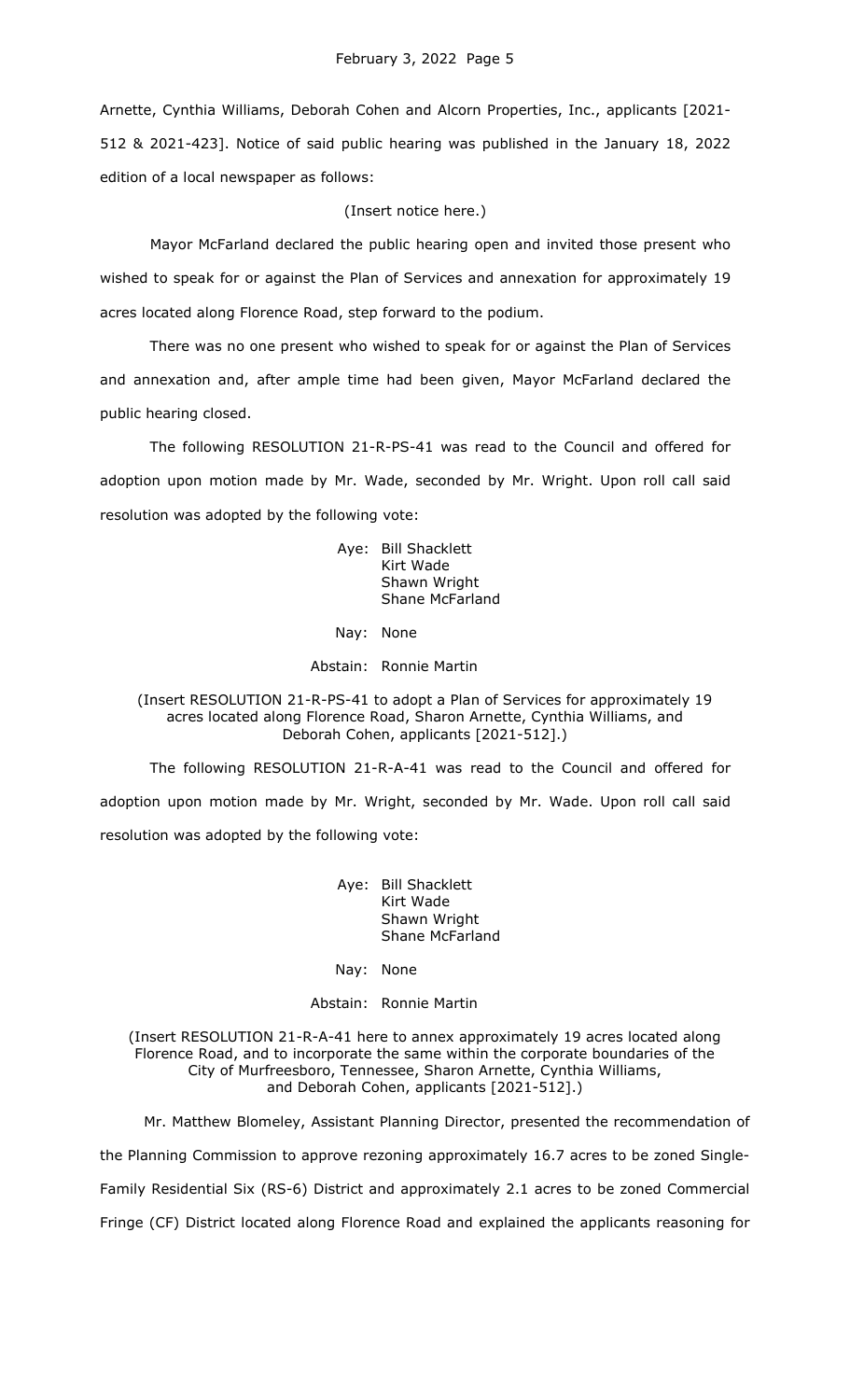seeking the rezoning as well as presenting Council with a list of restrictions on the development that the property owner was committed to complying with.

Mayor McFarland then declared the public hearing to rezone approximately 19 acres located along Florence Road, simultaneous with annexation, open and invited those present who wished to speak for or against the zoning request, step forward to the lectern.

There was no one present who wished to speak for or against the zoning request and, after ample time had been given, Mayor McFarland declared the public hearing closed.

An ordinance, entitled "ORDINANCE 21-OZ-41 amending the Zoning Ordinance and the Zoning Map of the City of Murfreesboro, Tennessee, as heretofore amended and as now in force and effect to zone approximately 16.7 acres as Single-Family Residential Six (RS-6) District and approximately 2.1 acres as Commercial Fringe (CF) District, located along Florence Road; simultaneous with annexation; Alcorn Properties, Inc., applicant [2021- 423]," was read to the Council and offered for passage on first reading upon motion made by Mr. Wade, seconded by Mr. Shacklett. Upon roll call said ordinance was passed on first reading by the following vote:

> Aye: Bill Shacklett Kirt Wade Shawn Wright Shane McFarland

Nay: None

Abstain: Ronnie Martin

The following letter from the Assistant Planning Director was presented to the Council:

(Insert letter dated February 3, 2022 here with regards to holding a public hearing to consider Plan of Services, annexation and zoning of approximately 25 acres located along New Salem Highway [2021-511 & 2021-422].)

Mayor McFarland announced that the next item on the agenda is to conduct a public hearing, pursuant to RESOLUTION 21-R-PH-42.1 adopted by the City Council on January 12, 2022, to consider (1) adoption of a Plan of Services for and annexation of approximately 25 acres located along New Salem Highway and (2) zoning of approximately 2.8 acres located along New Salem Highway to be zoned Highway Commercial (CH) District and approximately 22.2 acres to be zoned Single-Family Residential Eight (RS-8) District; which have been proposed to be annexed to the City of Murfreesboro, Tennessee, Salem Properties, Inc., applicant [2021-511 & 2021-422). Notice of said public hearing was published in the January 18, 2022 edition of a local newspaper as follows:

(Insert notice here.)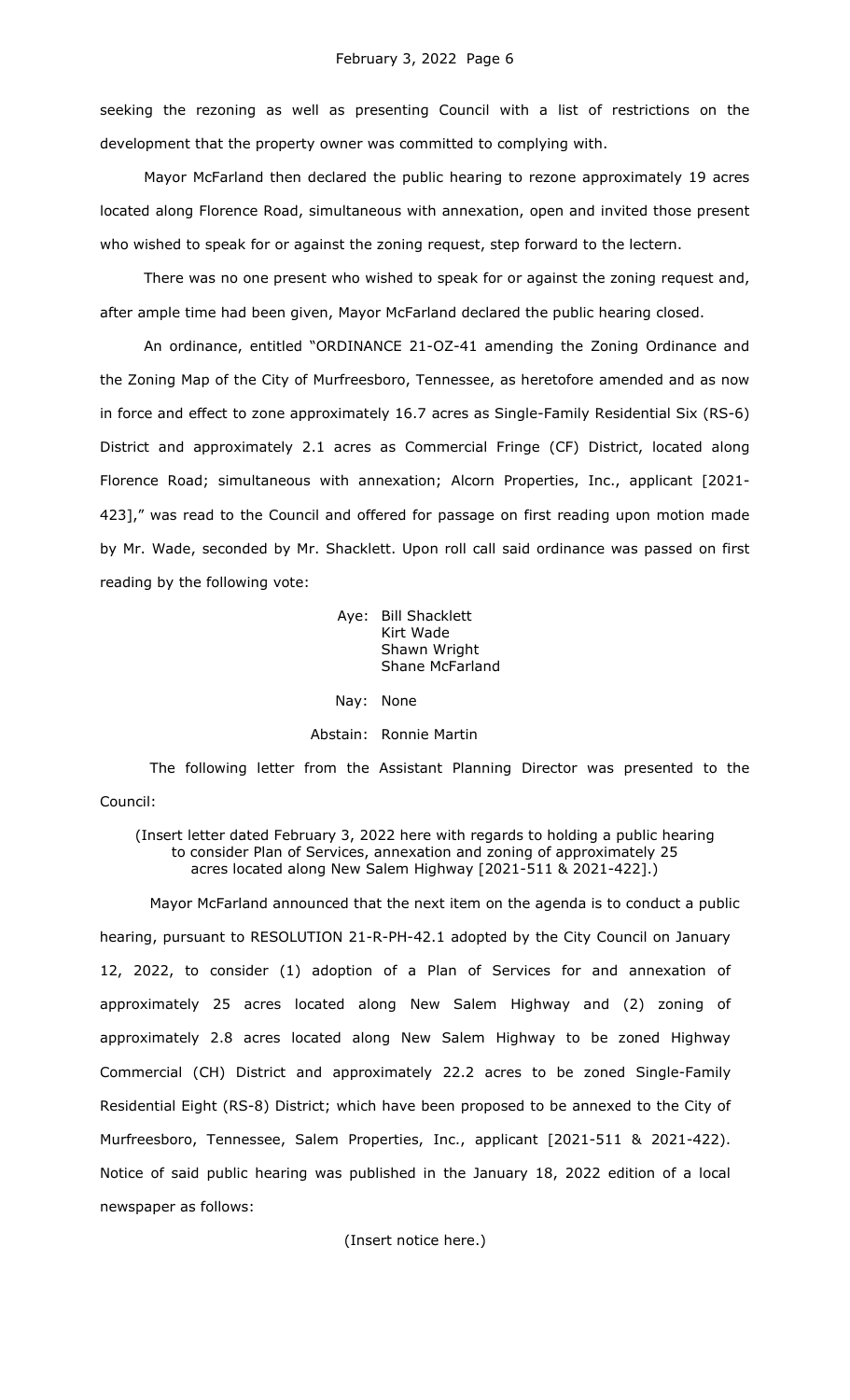Mayor McFarland declared the public hearing open and invited those present who wished to speak for or against the Plan of Services and annexation for approximately 25 acres located along New Salem Highway, step forward to the podium.

There was no one present who wished to speak for or against the Plan of Services and annexation and, after ample time had been given, Mayor McFarland declared the public hearing closed.

The following RESOLUTION 21-R-PS-42 was read to the Council and offered for adoption upon motion made by Mr. Shacklett, seconded by Mr. Wade. Upon roll call said resolution was adopted by the following vote:

> Aye: Ronnie Martin Bill Shacklett Kirt Wade Shawn Wright Shane McFarland

#### Nay: None

## (Insert RESOLUTION 21-R-PS-42 to adopt a Plan of Services for approximately 25 acres located along New Salem Highway; Salem Properties, Inc., applicant(s) [2021-511].)

The following RESOLUTION 21-R-A-42 was read to the Council and offered for adoption upon motion made by Mr. Martin, seconded by Mr. Wright. Upon roll call said resolution was adopted by the following vote:

> Aye: Ronnie Martin Bill Shacklett Kirt Wade Shawn Wright Shane McFarland

#### Nay: None

## (Insert RESOLUTION 21-R-A-42 here to annex approximately 25 acres located along New Salem Highway, and to incorporate the same within the corporate boundaries of the City of Murfreesboro, Tennessee, Salem Properties, Inc., applicant [2021-511].)

Mr. Matthew Blomeley, Assistant Planning Director, presented the recommendation of the Planning Commission to approve zoning approximately 2.8 acres located along New Salem Highway to be zoned Highway Commercial (CH) District and approximately 22.2 acres to be zoned Single-Family Residential Eight (RS-8) District and explained the applicants reasoning for seeking the zoning.

Mayor McFarland then declared the public hearing to zone approximately 25 acres located along New Salem Highway, simultaneous with annexation, open and invited those present who wished to speak for or against the zoning request, step forward to the lectern.

There was no one present who wished to speak for or against the zoning request and, after ample time had been given, Mayor McFarland declared the public hearing closed.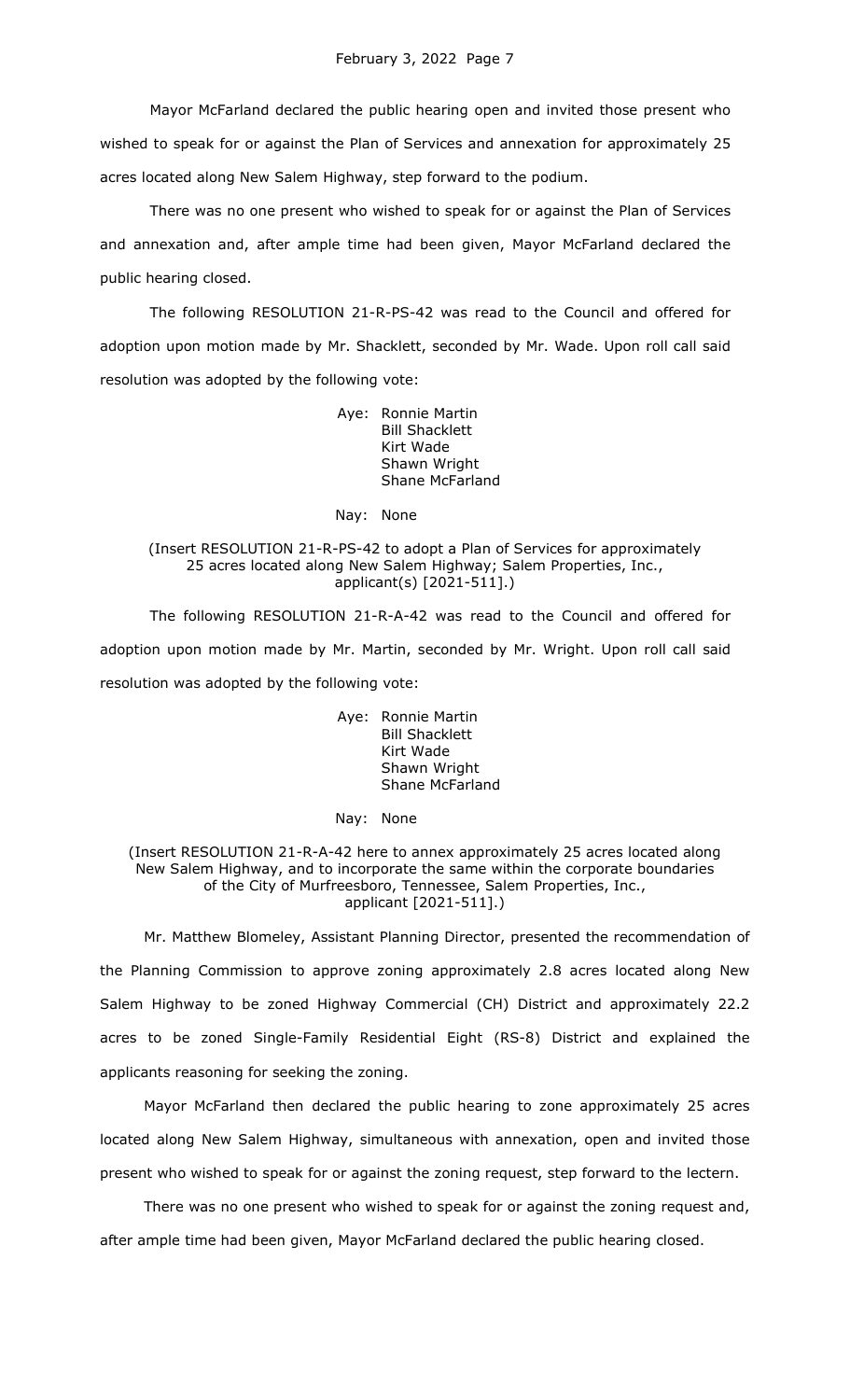An ordinance, entitled "ORDINANCE 21-OZ-42 amending the Zoning Ordinance and the Zoning Map of the City of Murfreesboro, Tennessee, as heretofore amended and as now in force and effect to zone approximately 2.8 acres located along New Salem Highway as Highway Commercial (CH) District simultaneous with annexation and approximately 22.2 acres as Single-Family Residential Eight (RS-8) District simultaneous with annexation; Salem Properties, Inc., applicant [2021-422]," was read to the Council and offered for passage on first reading upon motion made by Mr. Wade, seconded by Mr. Wright. Upon roll call said ordinance was passed on first reading by the following vote:

> Aye: Ronnie Martin Bill Shacklett Kirt Wade Shawn Wright Shane McFarland

### Nay: None

The following letter from the Airport Director was presented to the Council:

(Insert letter dated February 3, 2022 here with regards to Barge Design Solutions Approach Management Work Authorization – Amendment No. 2.)

Mr. Craig Tindall, City Manager, presented the request to approve Work Authorization Amendment No. 2 with Barge Design Solutions in the amount of \$77,950, 100% federally funded, for additional survey and design work related to the design of a displaced threshold and new approach for Runway 36.

Mr. Wade made a motion to approve Work Authorization Amendment No. 2 with Barge Design Solutions in the amount of \$77,950, 100% federally funded, for additional survey and design work related to the design of a displaced threshold and new approach for Runway 36. Mr. Martin seconded the motion and all members of the Council present voted "Aye".

The following letter from the Assistant Community Development Director was presented to the Council:

> (Insert letter dated February 3, 2022 here with regards to Professional Services for CDBG Program Activities CY 2022.)

Ms. Helen Glynn, Assistant Community Development Director, presented the request to approve the Management and Administrative Services Agreement with BluLynx Solutions, LLC in the amount of \$66,125, fully funded by CBDG funds, to assist the Community Development Department with planning and activity programing.

Mr. Shacklett made a motion to approve the Management and Administrative Services Agreement with BluLynx Solutions, LLC in the amount of \$66,125, fully funded by CBDG funds, to assist the Community Development Department with planning and activity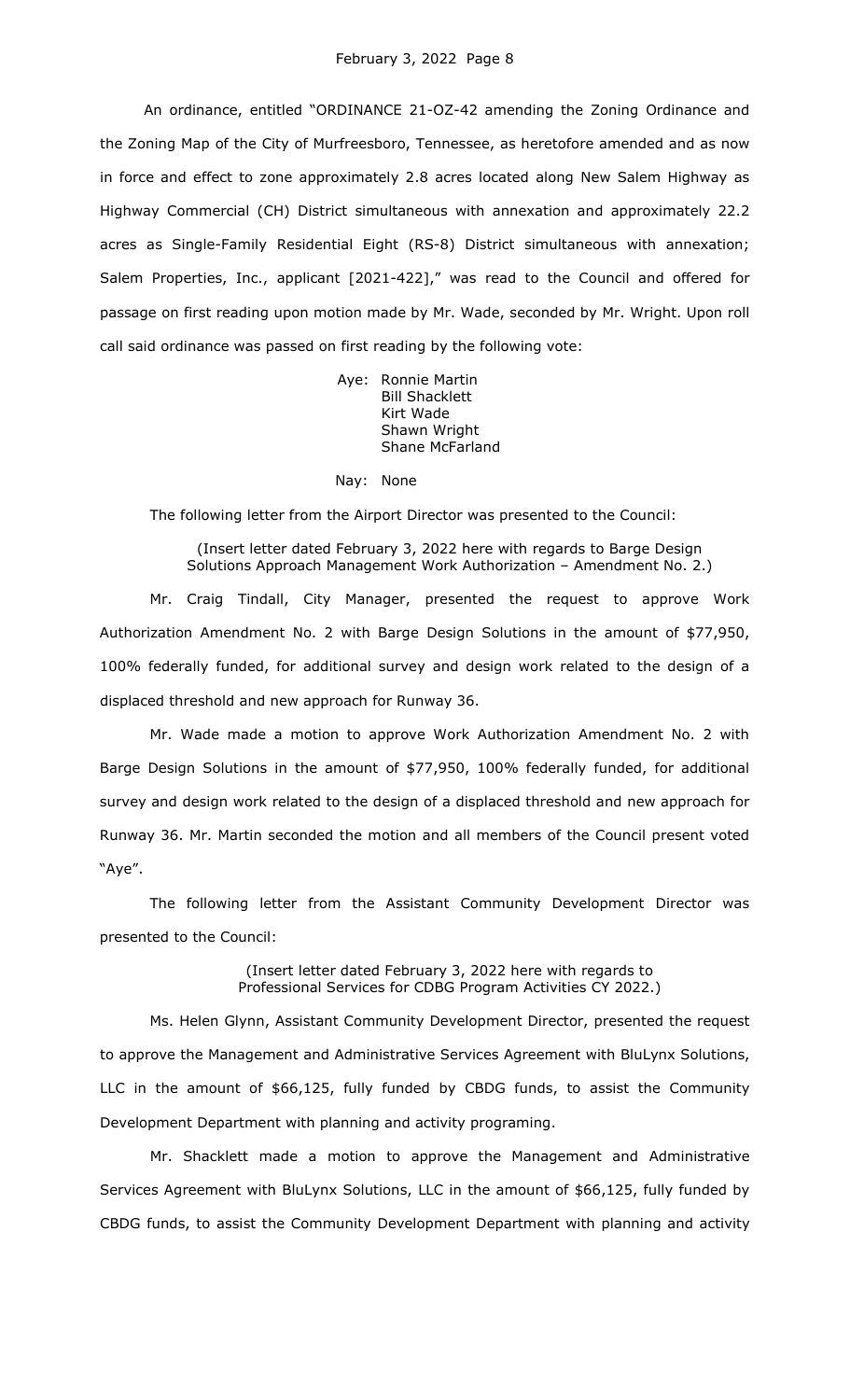programing. Mr. Wade seconded the motion and all members of the Council present voted "Aye".

The following letter from the Executive Director of Public Infrastructure was presented to the Council:

> (Insert letter dated February 3, 2022 here with regards to Construction Contract Brinkley Road Improvement Project Phase 1.)

Mr. Chris Griffith, Executive Director of Public Infrastructure, presented the request to approve the Agreement with Bell and Associates, LLC, pending Legal approval., in the amount of \$3,839,997, funded from the CIP, for the Brinkley Road Improvement Project Phase 1.

Mr. Wade made a motion to approve the Agreement with Bell and Associates, LLC, pending Legal approval., in the amount of \$3,839,997, funded from the CIP, for the Brinkley Road Improvement Project Phase 1. Mr. Martin seconded the motion and all members of the Council present voted "Aye".

The following letter from the Executive Director of Public Infrastructure was presented to the Council:

> (Insert letter dated February 3, 2022 here with regards to Contract for Construction Administration for the Brinkley Road Improvement Project Phase 1.)

Mr. Chris Griffith, Executive Director of Public Infrastructure, presented the request to approve the Agreement with Energy Land & Infrastructure, LLC in the estimated amount of \$129,880, funded from the CIP, for engineering and administrative management of the Brinkley Road Improvement Project Phase 1.

Mr. Shacklett made a motion to approve the Agreement with Energy Land & Infrastructure, LLC in the estimated amount of \$129,880, funded from the CIP, for engineering and administrative management of the Brinkley Road Improvement Project Phase 1. Mr. Wade seconded the motion and all members of the Council present voted "Aye".

The following letter from the Executive Director of Public Infrastructure was presented to the Council:

> (Insert letter dated February 3, 2022 here with regards to Construction Testing for the Brinkley Road Improvement Project Phase 1.)

Mr. Chris Griffith, Executive Director of Public Infrastructure, presented the request to approve the Agreement with TTL, Inc. in the estimated amount of \$2300, funded from the CIP, for testing of the construction materials for the Brinkley Road Improvement Project Phase 1.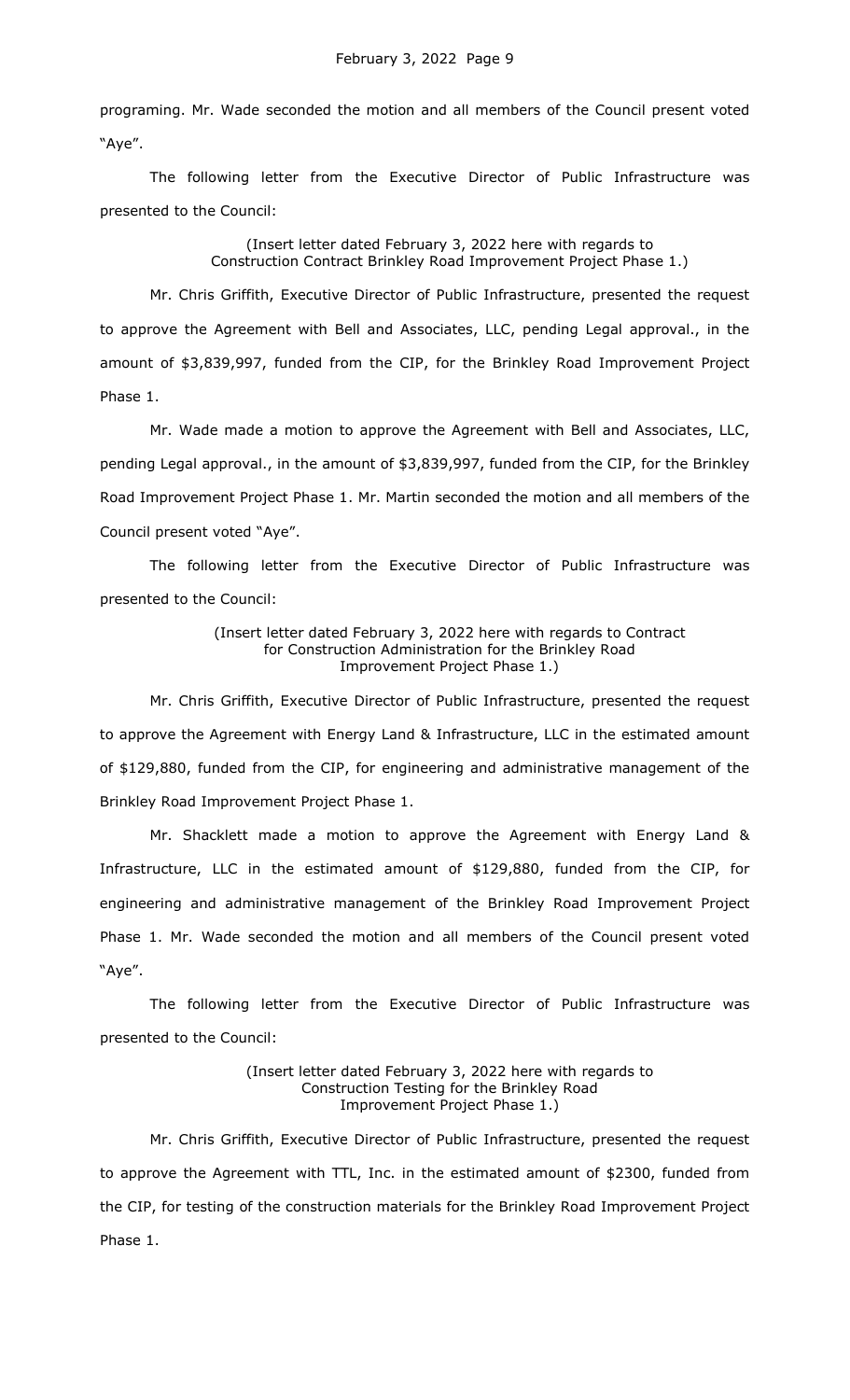Mr. Martin made a motion to approve the Agreement with TTL, Inc. in the estimated amount of \$2300, funded from the CIP, for testing of the construction materials for the Brinkley Road Improvement Project Phase 1. Mr. Wright seconded the motion and all members of the Council present voted "Aye".

The following letter from the Public Safety IT Manager was presented to the Council:

(Insert letter dated February 3, 2022 here with regards to Tyler Technology – Brazos eCitation Subscription Contract.)

Mr. Michael Bowen, Chief of Police, presented the request to approve the Agreement with Tyler Technology, Inc for five years, in the amount of \$137,325 (\$105,642 annually), funded by the Police and Court eCitation Fund Balance with the annual expenditures to be funded by the Department's Operating Budget, for Bravos eCitation software and subscription services.

Mr. Wade made a motion to approve the Agreement with Tyler Technology, Inc for five years, in the amount of \$137,325 (\$105,642 annually), funded by the Police and Court eCitation Fund Balance with the annual expenditures to be funded by the Department's Operating Budget, for Bravos eCitation software and subscription services. Mr. Wright seconded the motion and all members of the Council present voted "Aye".

The following letter from the Chief of Police was presented to the Council:

(Insert letter dated February 3, 2022 here with regards to purchase of Data Backup Equipment from Insight Public Sector.)

Mr. Michael Bowen, Chief of Police, presented the request to approve the purchase of data backup equipment with Insight Public Sector, Inc. in the amount of \$154,832, funded by the CIP and the Department's Operating Budget.

Mr. Martin made a motion to approve the purchase of data backup equipment with Insight Public Sector, Inc. in the amount of \$154,832, funded by the CIP and the Department's Operating Budget. Mr. Wright seconded the motion and all members of the Council present voted "Aye".

The following letter from the Assistant City Manager was presented to the Council:

(Insert letter dated February 3, 2022 here with regards to Award of Mechanical/Electrical Services Contract.)

Mr. Darren Gore, Assistant City Manager, presented the request to award the Mechanical/Electrical Services Contract and approve Task Order 22-01 with John Bouchard & Sons Co., in the amount of \$1,285,723, funded by the Department's Working Capital Reserves.

Mr. Wade made a motion to award the Mechanical/Electrical Services Contract and approve Task Order 22-01 with John Bouchard & Sons Co., in the amount of \$1,285,723,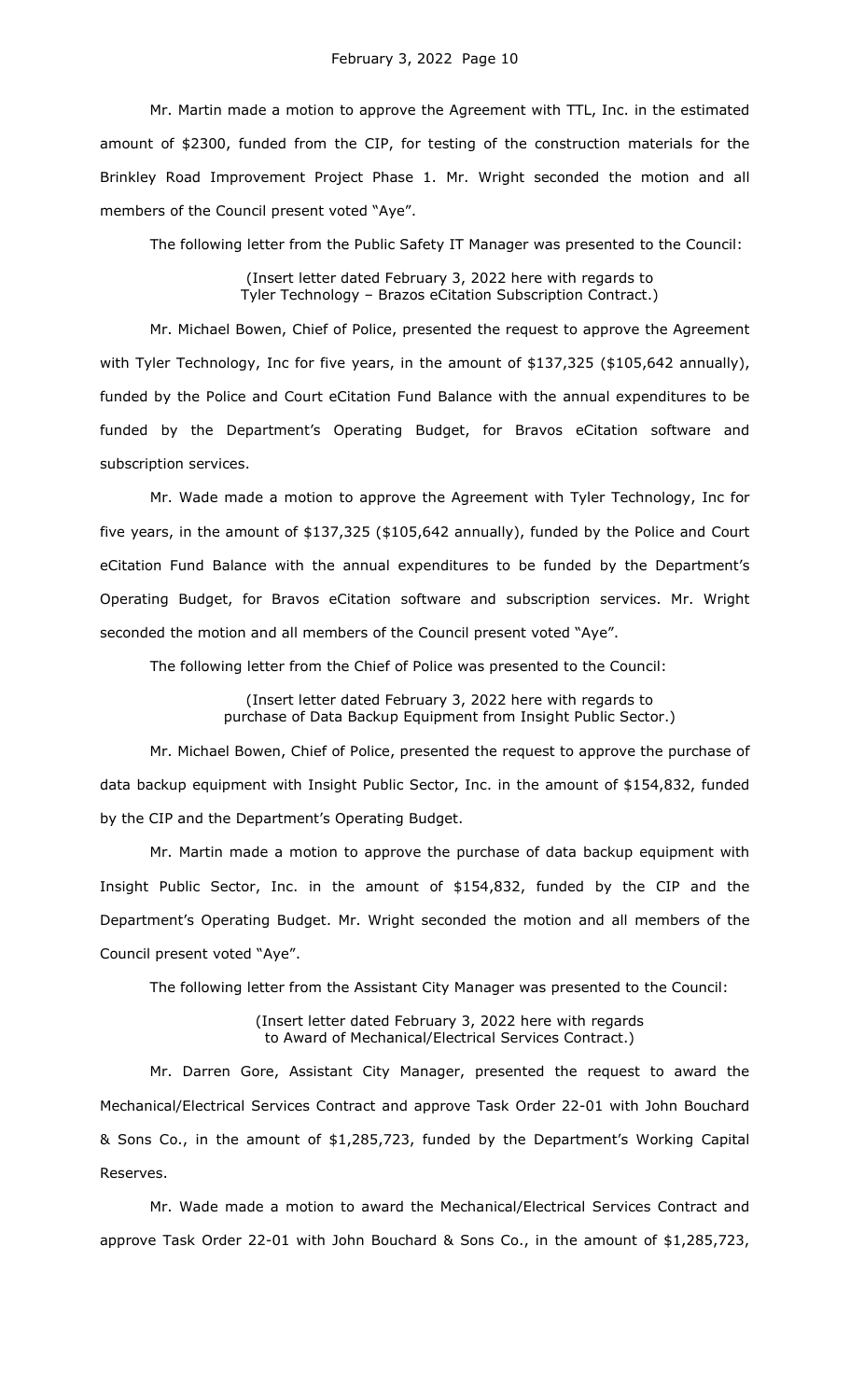funded by the Department's Working Capital Reserves. Mr. Martin seconded the motion and all members of the Council present voted "Aye".

The following letter from the Assistant City Manager was presented to the Council:

(Insert letter dated February 3, 2022 here with regards to NPDES Permit Legal Assistance.)

Mr. Darren Gore, Assistant City Manager, presented the request to approve the proposal with King and Spaulding, in the estimated future budgeted amount of \$75,000 for services related to the City's efforts to expand our National Pollutant Discharge Elimination System (NPDES) permit.

Mr. Gore discussed with Council the timeline of the City's efforts to work with TDEC in order to expand scope of the City's NPDES permit and answered questions from Council regarding the process.

Mr. Martin made a motion to approve the proposal with King and Spaulding, in the estimated future budgeted amount of \$75,000 for services related to the City's efforts to expand our National Pollutant Discharge Elimination System permit. Mr. Wright seconded the motion and all members of the Council present voted "Aye".

The following letter from the City Recorder/Finance Director was presented to the Council:

> (Insert letter dated February 3, 2022 here with regards to Beer Permit Applications for Luna's Night Club, 527 W Main St. and The Tasty Table, 215 N Church St.)

Mr. Martin made a motion to approve the Beer Permits for Luna's Night Club, 527 West Main Street (Ownership & Name Change) and The Tasty Table, 215 North Church Street (New Location), pending Building and Codes approval. Mr. Wright seconded the motion and all members of the Council present voted "Aye".

The City Recorder/Finance Director announced that there were no statements to consider.

Mr. Craig Tindall, City Manager stated that Council would likely not meet on February 10, 2022 and that Council would likely meet on February 24, 2022. He also announced that the City Council meeting on March 3, 2022 would be canceled to allow attendance at the joint County/City School Board meeting with the legislative representatives.

Mayor McFarland announced that the Central Tennessee Solid Waste Board would be meeting on February 8, 2022.

There being no further business, Mayor McFarland adjourned this meeting at 6:49 p.m.

ATTEST: SHANE MCFARLAND – MAYOR

 $\mathcal{L}$